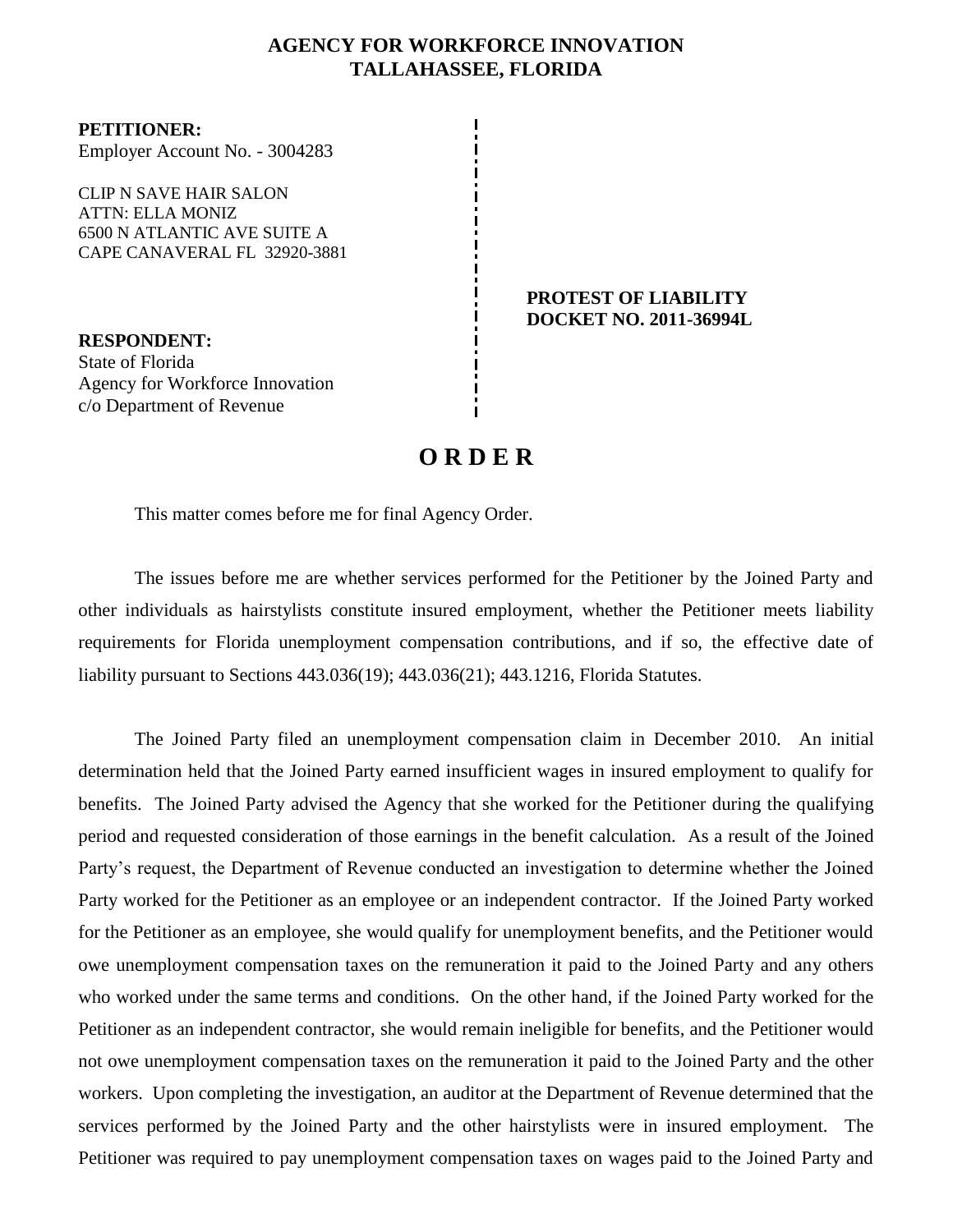any other workers who performed services under the same terms and conditions.The Petitioner filed a timely protest of the determination. The claimant who requested the investigation was joined as a party because she had a direct interest in the outcome of the case. That is, if the determination is reversed, the Joined Party will once again be ineligible for benefits and must repay all benefits received.

A telephone hearing was held on April 19, 2011. The Petitioner appeared and was represented by its attorney. The Petitioner's owner and partner testified as witnesses on behalf of the Petitioner. The Joined Party represented herself and called her boyfriend as a witness. The Respondent, represented by a Department of Revenue Tax Specialist II, appeared and testified. The Special Deputy issued a recommended order on June 13, 2011.

The Special Deputy's Findings of Fact recite as follows:

- 1. The Petitioner is a sole proprietorship, established May 27, 2008, for the purpose of running a hair salon. The Petitioner retains three hair stylists, all of which are considered independent contractors by the Petitioner.
- 2. The Joined Party performed services for the Petitioner as a hair stylist from October 9, 2009, through November 20, 2010.
- 3. The Joined Party contacted the Petitioner while searching for work. The Joined Party signed a contract with the Petitioner at the time of hire. The Joined Party signed a subsequent Independent Contractor Agreement on or about January 11, 2010.
- 4. The January 11, 2010, *Independent Employment Agreement* is a standard document; created and provided by the Petitioner. The Agreement indicates that the relationship between the parties is an independent contractor relationship. The agreement includes a non-compete clause that restricts the Joined Party from owning a business, participating in management, or performing services that compete with the Petitioner within a three mile radius for the period of one year. The Petitioner did not elect to enforce the non-compete clause.
- 5. The Petitioner was open for business Monday through Friday, from 9am to 6pm. The Petitioner's Saturday hours were from 9am to 5pm. The Petitioner was closed on Sundays. The Petitioner maintained this schedule, providing services during the hours of operation.
- 6. The Joined Party was required to report to the Petitioner's place of business at 8:45 each morning. The Petitioner would either verbally warn or send the Joined Party home for the day if the Joined Party arrived after 9am. The Joined Party performed services as a hairstylist, primarily dealing with walk in clients. The Joined Party was expected to perform closing duties at the conclusion of the work day. The Petitioner posted a list of closing duties which included various cleaning tasks including, cleaning towels, taking out garbage, and cleaning and dusting the salon.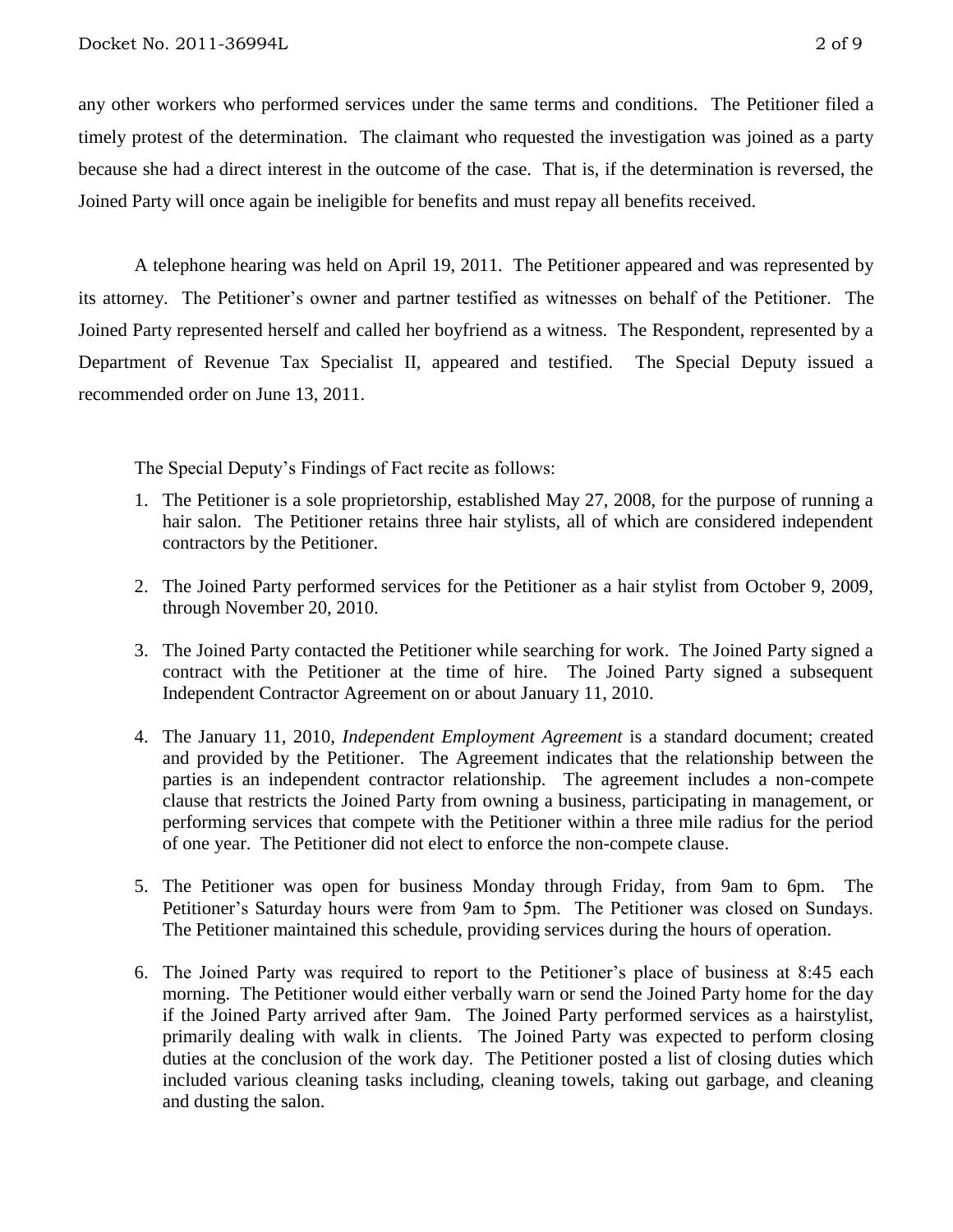- 7. The Joined Party provided her own hand tools including clippers, trimmers, and shears. The Petitioner provided towels, color, shampoos, and neck strips. The Petitioner provided a work space for the Joined Party to work from and store her tools.
- 8. The Joined Party was paid a sliding scale commission. The commission increased dependent upon the production of the Joined Party. The commission rate was established by the Petitioner. The Joined Party was paid once per week. The Petitioner kept track of pay through the use of a ticket book supplied to the Joined Party.
- 9. The work required the Joined Party to possess a cosmetology license.
- 10. The Petitioner could discharge the Joined Party at will and without liability.

Based on these Findings of Fact, the Special Deputy recommended that the determination be affirmed. The Petitioner's exceptions to the Recommended Order were received by mail postmarked June 27, 2011. No other submissions were received from any party.

With respect to the recommended order, Section 120.57(1)(1), Florida Statutes, provides:

The agency may adopt the recommended order as the final order of the agency. The agency in its final order may reject or modify the conclusions of law over which it has substantive jurisdiction and interpretation of administrative rules over which it has substantive jurisdiction. When rejecting or modifying such conclusions of law or interpretation of administrative rule, the agency must state with particularity its reasons for rejecting or modifying such conclusion of law or interpretation of administrative rule and must make a finding that its substituted conclusion of law or interpretation of administrative rule is as or more reasonable than that which was rejected or modified. Rejection or modification of conclusions of law may not form the basis for rejection or modification of findings of fact. The agency may not reject or modify the findings of fact unless the agency first determines from a review of the entire record, and states with particularity in the order, that the findings of fact were not based upon competent substantial evidence or that the proceedings on which the findings were based did not comply with essential requirements of law.

With respect to exceptions, Section 120.57(1)(k), Florida Statutes, provides, in pertinent part:

The agency shall allow each party 15 days in which to submit written exceptions to the recommended order. The final order shall include an explicit ruling on each exception, but an agency need not rule on an exception that does not clearly identify the disputed portion of the recommended order by page number or paragraph, that does not identify the legal basis for the exception, or that does not include appropriate and specific citations to the record.

The Petitioner's exceptions are addressed below. Additionally, the record of the case was carefully reviewed to determine whether the Special Deputy's Findings of Fact and Conclusions of Law were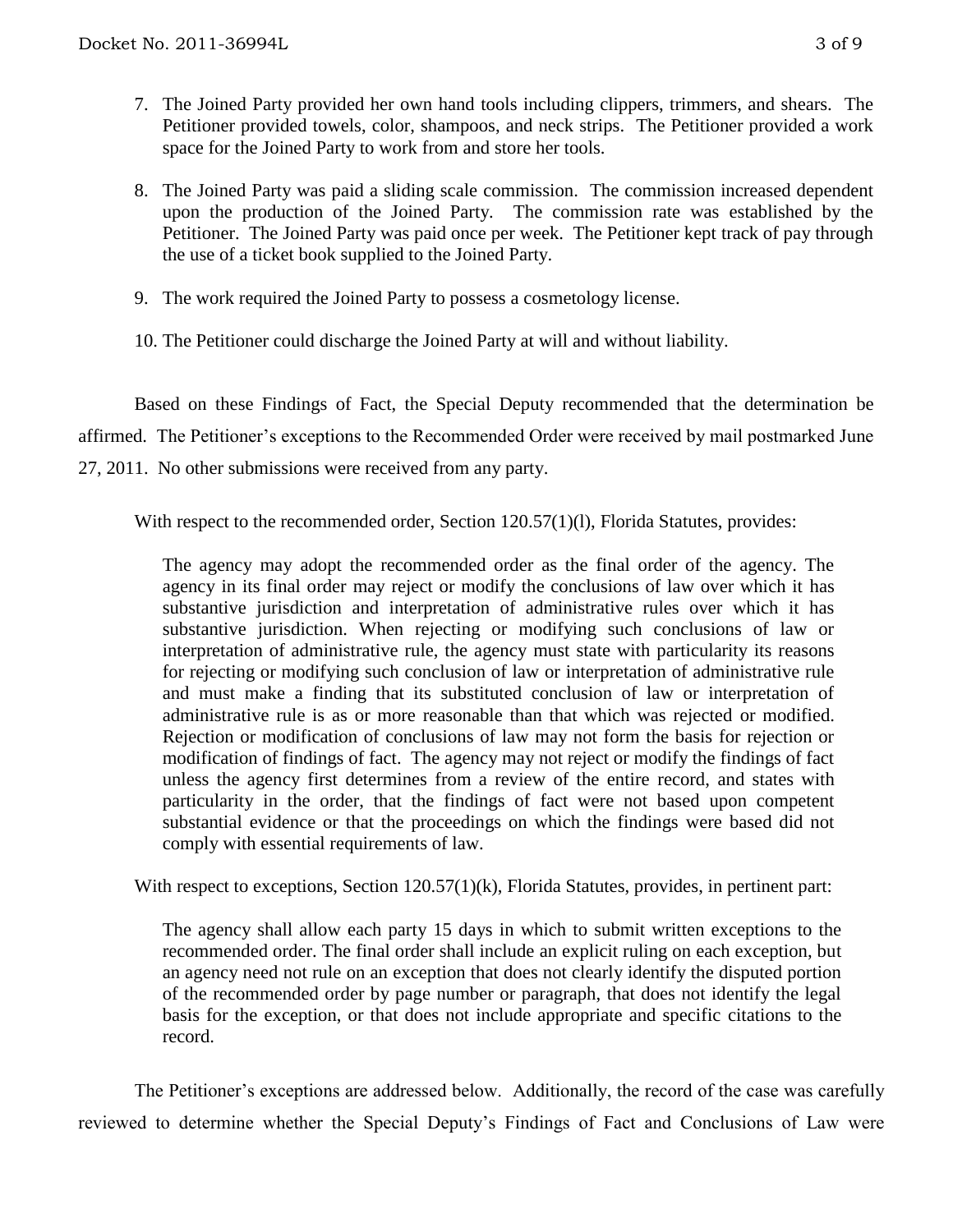supported by the record, whether the proceedings complied with the substantial requirements of the law, and whether the Conclusions of Law reflect a reasonable application of the law to the facts.

The Petitioner takes exception to Finding of Fact #6. A review of the record reveals that a portion of Finding of Fact #6 must be modified because it does not accurately reflect the evidence provided at the hearing.The record reflects that the Joined Party testified that she folded towels and did not mention cleaning towels. Finding of Fact #6 is amended to say:

The Joined Party was required to report to the Petitioner's place of business at 8:45 each morning. The Petitioner would either verbally warn or send the Joined Party home for the day if the Joined Party arrived after 9am. The Joined Party performed services as a hairstylist, primarily dealing with walk in clients. The Joined Party was expected to perform closing duties at the conclusion of the work day. The Petitioner posted a list of closing duties which included various cleaning tasks including taking out garbage, cleaning and dusting the salon.

Additionally, the Petitioner proposes alternative findings of fact and conclusions of law. The Petitioner also requests consideration of additional evidence not provided at the hearing. Along with its exception to Finding of Fact #6, the Petitioner also specifically takes exception to Finding of Fact #9 and Conclusions of Law #17 and 19-21. Pursuant to section 120.57(1)(l), Florida Statutes, the Agency may not reject or modify the Special Deputy's Findings of Fact unless the Agency first determines from a review of the entire record, and states with particularity in the order, that the findings of fact were not based upon competent substantial evidence or that the proceedings on which the findings were based did not comply with the essential requirements of law. Also pursuant to section 120.57(1)(l), Florida Statutes, the Agency may not reject or modify the Special Deputy's Conclusions of Law unless the Agency first determines that the conclusions of law do not reflect a reasonable application of the law to the facts.A review of the record reveals that the Special Deputy's Findings of Fact, including the amended Finding of Fact #6 and Finding of Fact #9, are supported by competent substantial evidence in the record. A review of the record also reveals that the Special Deputy's Conclusions of Law, including Conclusions of Law #17 and 19-21, reflect a reasonable application of the law to the facts. As a result, the Agency may not further modify the Special Deputy's Findings of Fact or Conclusions of Law pursuant to section 120.57(1)(l), Florida Statutes, and accepts the findings of fact and conclusions of law as amended herein. Rule 60BB-2.035(19)(a) of the Florida Administrative Code prohibits the acceptance of evidence after the hearing is closed. The Petitioner's request for the consideration of additional evidence is respectfully denied. The exceptions are respectfully rejected.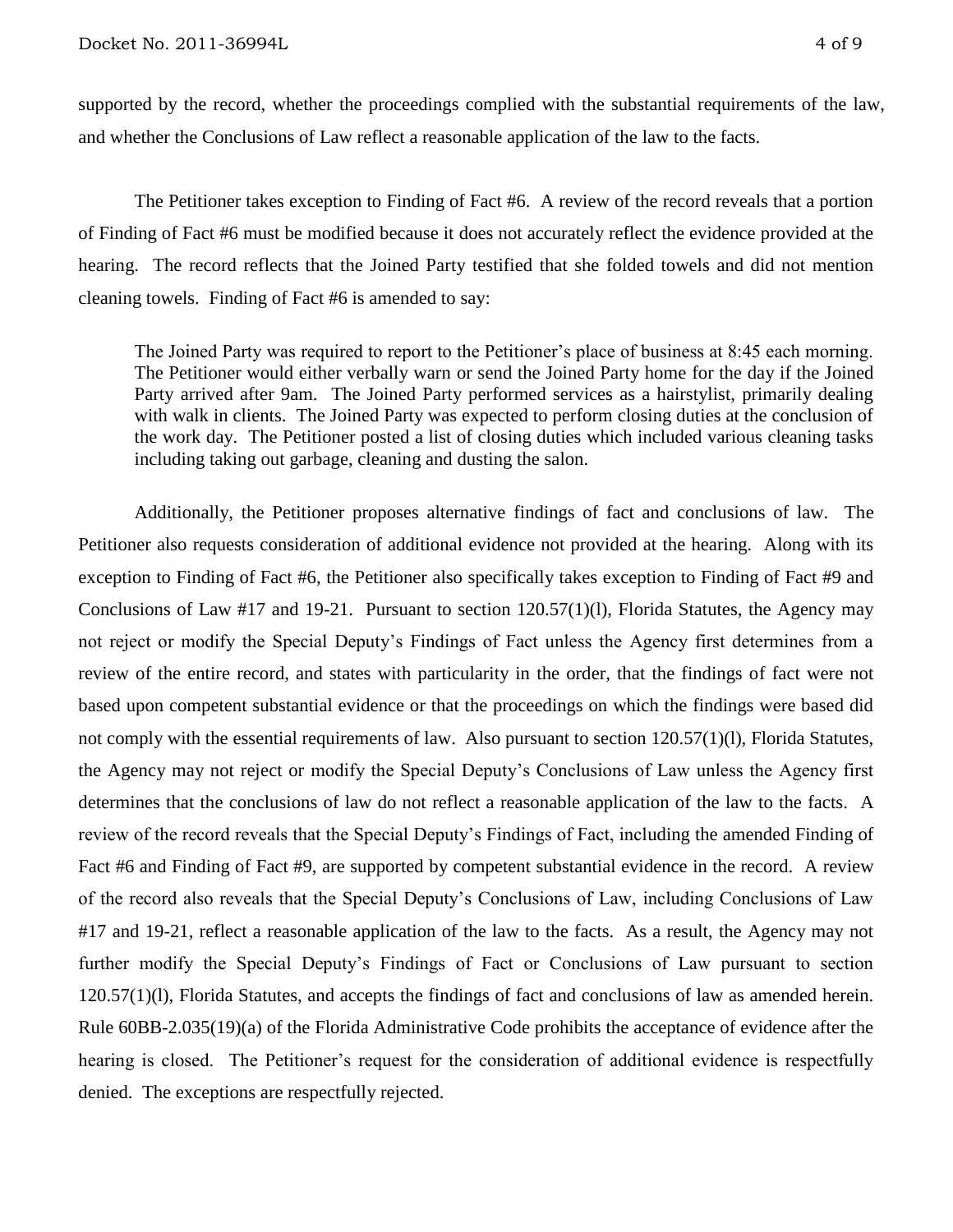The amended Findings of Fact and Conclusions of Law support the Special Deputy's ultimate conclusion that an employer/employee relationship existed between the Petitioner and the Joined Party. The Special Deputy's conclusion that the Petitioner exerted control over the Joined Party consistent with an employment relationship is supported by competent substantial evidence in the record. The Special Deputy's Conclusions of Law represent a reasonable application of law to the facts and are not rejected by the Agency.

A review of the record reveals that the Findings of Fact as amended herein are based on competent, substantial evidence and that the proceedings on which the findings were based complied with the essential requirements of the law. The amended Findings of Fact are thus adopted in this order. The Special Deputy's Conclusions of Law reflect a reasonable application of the law to the facts and are also adopted.

Having considered the record of this case, the Recommended Order of the Special Deputy, and the exceptions filed by the Petitioner, I hereby adopt the Findings of Fact and Conclusions of Law of the Special Deputy as amended in this order.

In consideration thereof, it is ORDERED that the determination dated February 7, 2011, is AFFIRMED.

DONE and ORDERED at Tallahassee, Florida, this \_\_\_\_\_ day of **August, 2011.**



\_\_\_\_\_\_\_\_\_\_\_\_\_\_\_\_\_\_\_\_\_\_\_\_\_\_\_\_ TOM CLENDENNING, Assistant Director, AGENCY FOR WORKFORCE INNOVATION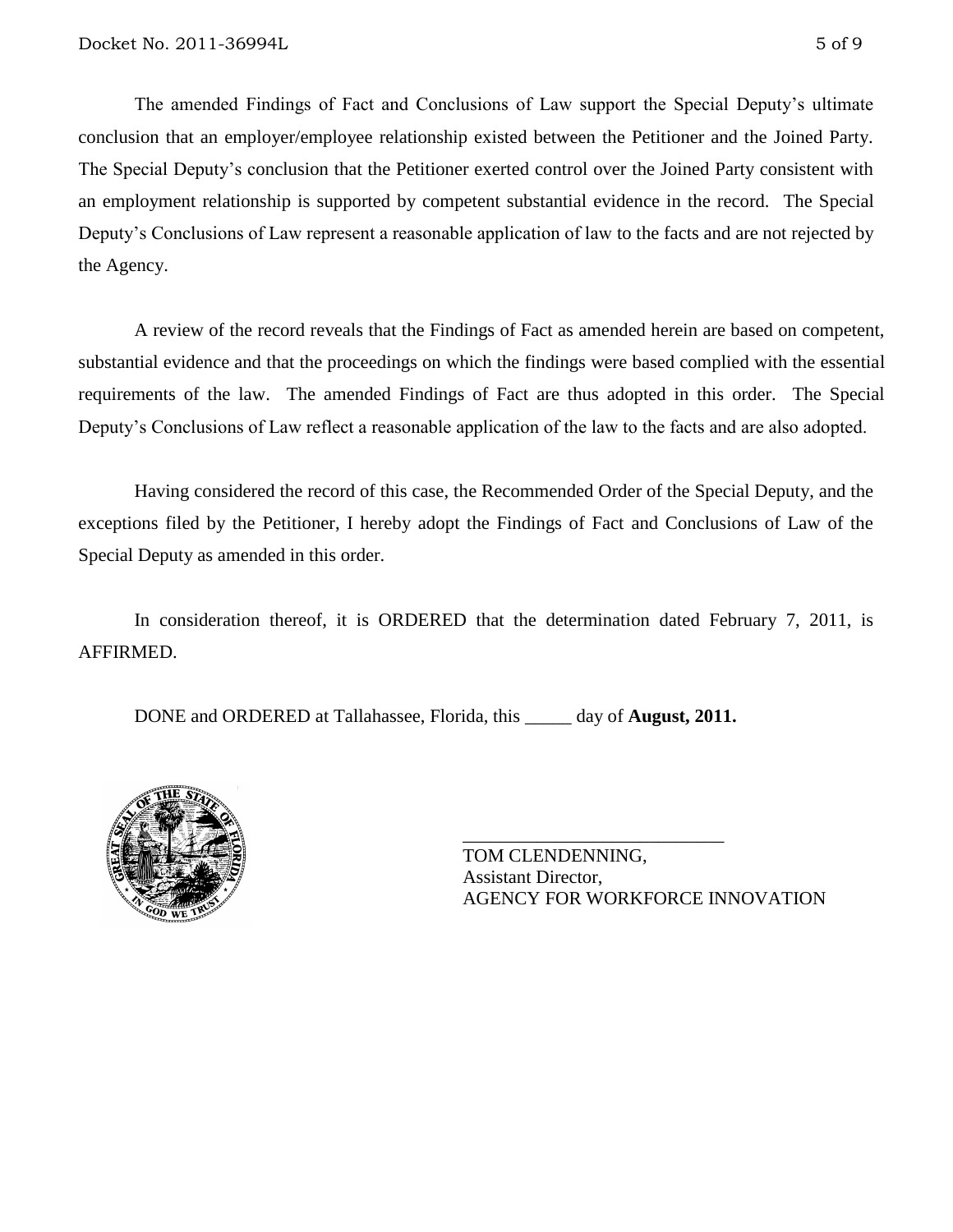## **AGENCY FOR WORKFORCE INNOVATION Unemployment Compensation Appeals**

MSC 345 CALDWELL BUILDING 107 EAST MADISON STREET TALLAHASSEE FL 32399-4143

## **PETITIONER:**

Employer Account No. - 3004283 CLIP N SAVE HAIR SALON ATTN: ELLA MONIZ 6500 N ATLANTIC AVE SUITE A CAPE CANAVERAL FL 32920-3881

## **PROTEST OF LIABILITY DOCKET NO. 2011-36994L**

## **RESPONDENT:**

State of Florida Agency for Workforce Innovation c/o Department of Revenue

# **RECOMMENDED ORDER OF SPECIAL DEPUTY**

TO: Assistant Director Agency for Workforce Innovation

This matter comes before the undersigned Special Deputy pursuant to the Petitioner's protest of the Respondent's determination dated February 7, 2011.

After due notice to the parties, a telephone hearing was held on April 19, 2011. An attorney appeared for the Petitioner and called the Petitioner's owner and a partner as witnesses. The Joined Party appeared and testified and called a friend as a witness. A tax specialist II appeared and testified on behalf of the Respondent.

The record of the case, including the recording of the hearing and any exhibits submitted in evidence, is herewith transmitted. Proposed Findings of Fact and Conclusions of Law were not received.

## **Issue:**

Whether services performed for the Petitioner by the Joined Party and other individuals constitute insured employment pursuant to Sections 443.036(19), 443.036(21); 443.1216, Florida Statutes, and if so, the effective date of the liability.

Whether the Petitioner meets liability requirements for Florida unemployment compensation contributions, and if so, the effective date of liability, pursuant to Sections 443.036(19); 443.036(21), Florida Statutes.

## **Findings of Fact:**

- 11. The Petitioner is a sole proprietorship, established May 27, 2008, for the purpose of running a hair salon. The Petitioner retains three hair stylists, all of which are considered independent contractors by the Petitioner.
- 12. The Joined Party performed services for the Petitioner as a hair stylist from October 9, 2009, through November 20, 2010.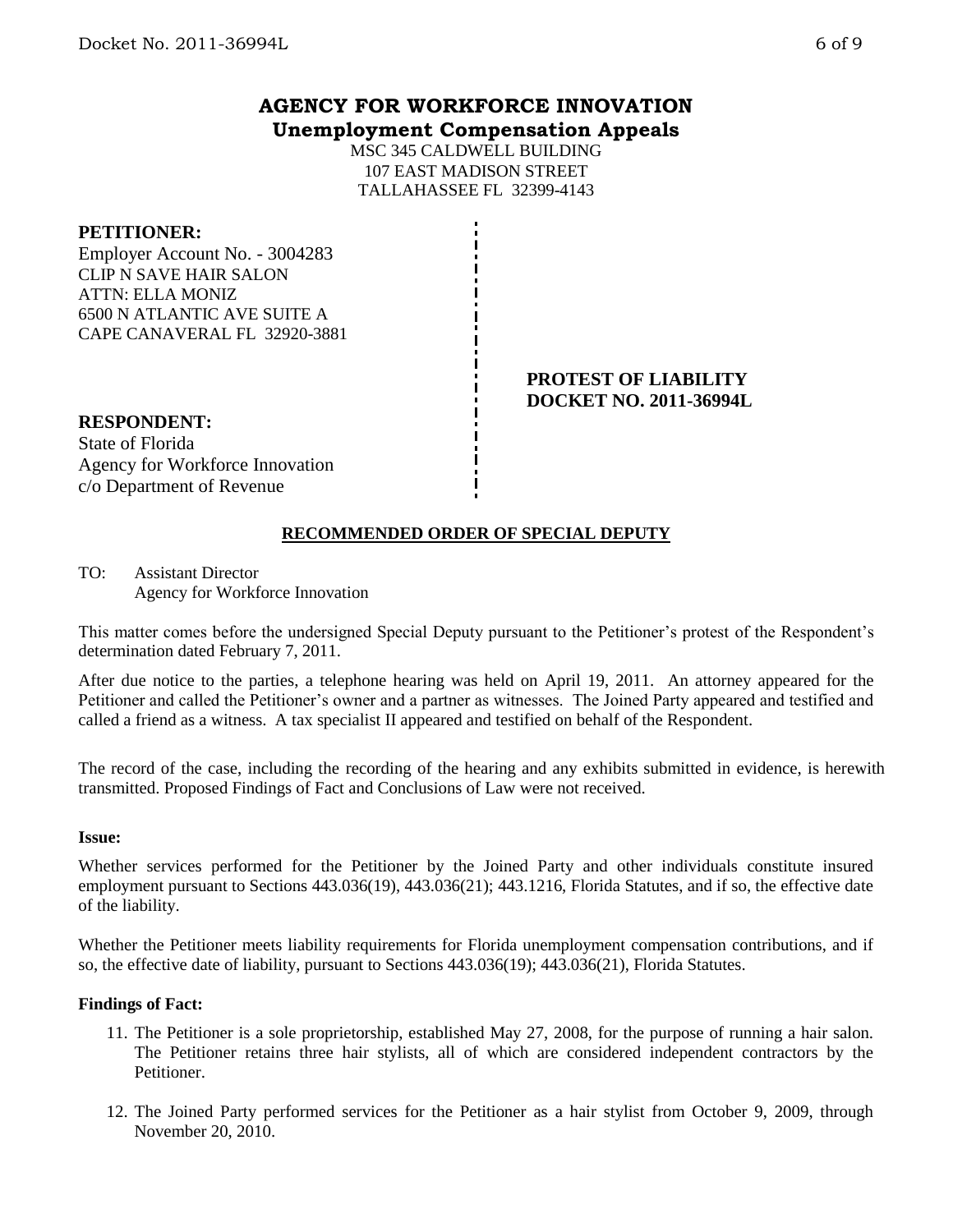- 13. The Joined Party contacted the Petitioner while searching for work. The Joined Party signed a contract with the Petitioner at the time of hire. The Joined Party signed a subsequent Independent Contractor Agreement on or about January 11, 2010.
- 14. The January 11, 2010, *Independent Employment Agreement* is a standard document; created and provided by the Petitioner. The Agreement indicates that the relationship between the parties is an independent contractor relationship. The agreement includes a non-compete clause that restricts the Joined Party from owning a business, participating in management, or performing services that compete with the Petitioner within a three mile radius for the period of one year. The Petitioner did not elect to enforce the noncompete clause.
- 15. The Petitioner was open for business Monday through Friday, from 9am to 6pm. The Petitioner's Saturday hours were from 9am to 5pm. The Petitioner was closed on Sundays. The Petitioner maintained this schedule, providing services during the hours of operation.
- 16. The Joined Party was required to report to the Petitioner's place of business at 8:45 each morning. The Petitioner would either verbally warn or send the Joined Party home for the day if the Joined Party arrived after 9am. The Joined Party performed services as a hairstylist, primarily dealing with walk in clients. The Joined Party was expected to perform closing duties at the conclusion of the work day. The Petitioner posted a list of closing duties which included various cleaning tasks including, cleaning towels, taking out garbage, and cleaning and dusting the salon.
- 17. The Joined Party provided her own hand tools including clippers, trimmers, and shears. The Petitioner provided towels, color, shampoos, and neck strips. The Petitioner provided a work space for the Joined Party to work from and store her tools.
- 18. The Joined Party was paid a sliding scale commission. The commission increased dependent upon the production of the Joined Party. The commission rate was established by the Petitioner. The Joined Party was paid once per week. The Petitioner kept track of pay through the use of a ticket book supplied to the Joined Party.
- 19. The work required the Joined Party to possess a cosmetology license.
- 20. The Petitioner could discharge the Joined Party at will and without liability.

## **Conclusions of Law:**

- 21. The issue in this case, whether services performed for the Petitioner constitute employment subject to the Florida Unemployment Compensation Law, is governed by Chapter 443, Florida Statutes. Section 443.1216(1)(a)2., Florida Statutes, provides that employment subject to the chapter includes service performed by individuals under the usual common law rules applicable in determining an employeremployee relationship.
- 22. The Supreme Court of the United States held that the term "usual common law rules" is to be used in a generic sense to mean the "standards developed by the courts through the years of adjudication." United States v. W.M. Webb, Inc., 397 U.S. 179 (1970).
- 23. The Supreme Court of Florida adopted and approved the tests in 1 Restatement of Law, Agency 2d Section 220 (1958), for use to determine if an employment relationship exists. See Cantor v. Cochran, 184 So.2d 173 (Fla. 1966); Miami Herald Publishing Co. v. Kendall, 88 So.2d 276 (Fla. 1956); Magarian v. Southern Fruit Distributors, 1 So.2d 858 (Fla. 1941); see also Kane Furniture Corp. v. R. Miranda, 506 So.2d 1061 (Fla. 2d DCA 1987).
- 24. Restatement of Law is a publication, prepared under the auspices of the American Law Institute, which explains the meaning of the law with regard to various court rulings. The Restatement sets forth a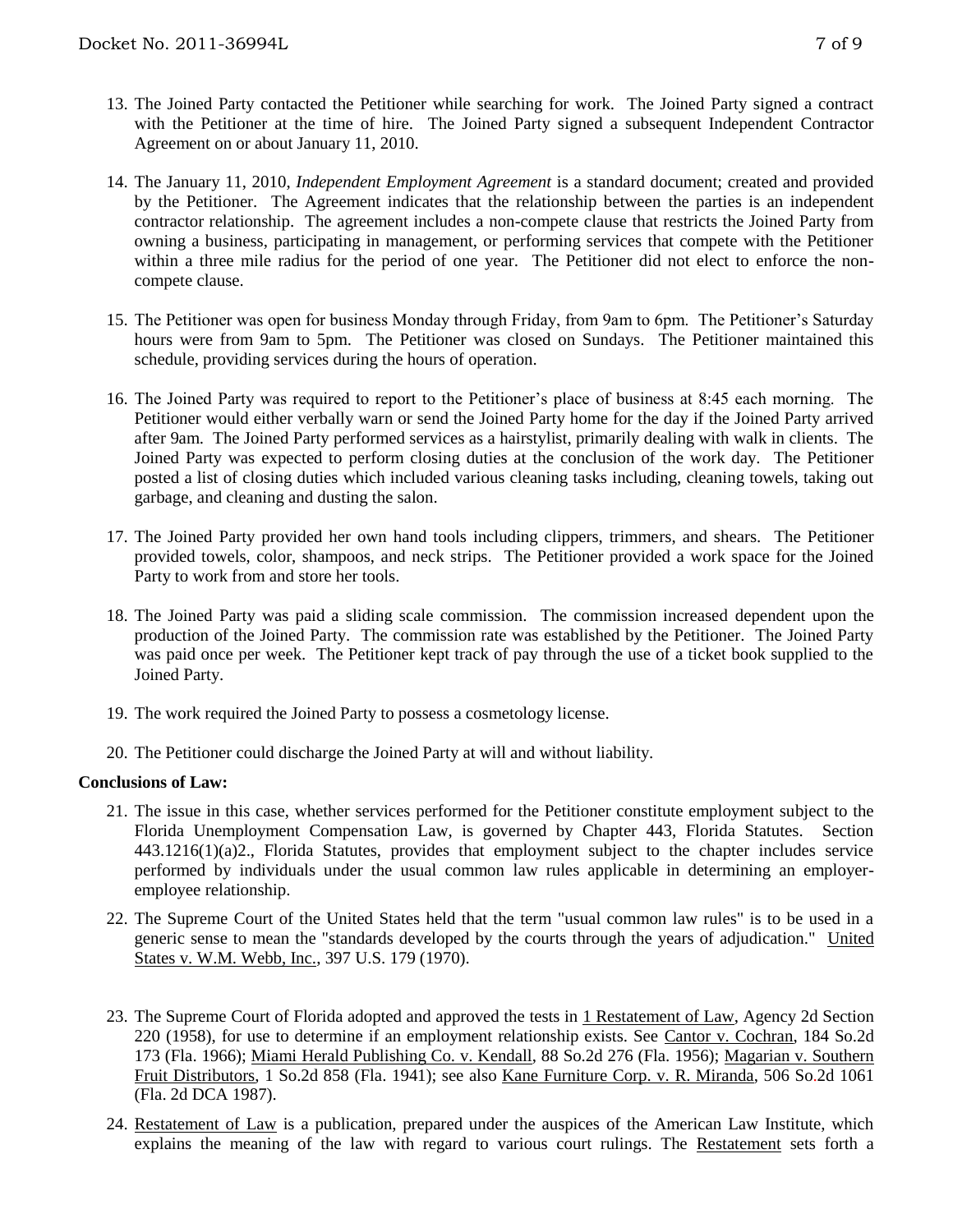nonexclusive list of factors that are to be considered when judging whether a relationship is an employment relationship or an independent contractor relationship.

- 25. 1 Restatement of Law, Agency 2d Section 220 (1958) provides:
	- (1) A servant is a person employed to perform services for another and who, in the performance of the services, is subject to the other's control or right of control.
	- (2) The following matters of fact, among others, are to be considered:
		- (a) the extent of control which, by the agreement, the business may exercise over the details of the work;
		- (b) whether or not the one employed is engaged in a distinct occupation or business;
		- (c) the kind of occupation, with reference to whether, in the locality, the work is usually done under the direction of the employer or by a specialist without supervision;
		- (d) the skill required in the particular occupation;
		- (e) whether the employer or the worker supplies the instrumentalities, tools, and the place of work for the person doing the work;
		- (f) the length of time for which the person is employed;
		- (g) the method of payment, whether by the time or by the job;
		- (h) whether or not the work is a part of the regular business of the employer;
		- (i) whether or not the parties believe they are creating the relation of master and servant;
		- (j) whether the principal is or is not in business.
- 26. Comments in the Restatement explain that the word "servant" does not exclusively connote manual labor, and the word "employee" has largely replaced "servant" in statutes dealing with various aspects of the working relationship between two parties. In Department of Health and Rehabilitative Services v. Department of Labor & Employment Security, 472 So.2d 1284 (Fla. 1<sup>st</sup> DCA 1985) the court confirmed that the factors listed in the Restatement are the proper factors to be considered in determining whether an employer-employee relationship exists. However, in citing La Grande v. B&L Services, Inc., 432 So.2d 1364, 1366 (Fla. 1st DCA 1983), the court acknowledged that the question of whether a person is properly classified an employee or an independent contractor often cannot be answered by reference to "hard and fast" rules, but rather must be addressed on a case-by-case basis.
- 27. The evidence presented in this hearing shows that the Petitioner exercised control over where and when the work was performed. The Joined Party had a set schedule enforced by the Petitioner. The Joined Party was either warned or sent home if late for work. The Petitioner expected the Joined Party to perform services at the Petitioner's place of business and during the Petitioner's hours of operation. An independent contractor can generally choose when the work is to be performed and where possible where it is to be performed.
- 28. The parties signed an independent contractor agreement. The Florida Supreme Court commented in Justice v. Belford Trucking Company, Inc., 272 So.2d 131 (Fla. 1972), "while the obvious purpose to be accomplished by this document was to evince an independent contractor status, such status depends not on the statements of the parties but upon all the circumstances of their dealings with each other."
- 29. The independent contractor agreement included a covenant not to compete. The non-compete restricted the Joined Party from engaging in her chosen profession in any meaningful way within a three mile radius and for a one year period. While the geographic and temporal scope may have been reasonable, it demonstrates control during and after the conclusion of the relationship. While the Petitioner may have elected to not enforce the clause, the Petitioner had the power to enforce it at anytime.
- 30. The Joined Party was paid a commission. The percentage was based upon a sliding scale based upon production and set by the Petitioner. Such a method of payment is more indicative of an employeremployee relationship.
- 31. The Petitioner could discharge the Joined Party at anytime and without liability. In Cantor v. Cochran, 184 So.2d 173 (Fla. 1966), the court in quoting 1 Larson, Workmens' Compensation Law, Section 44.35 stated: "The power to fire is the power to control. The absolute right to terminate the relationship without liability